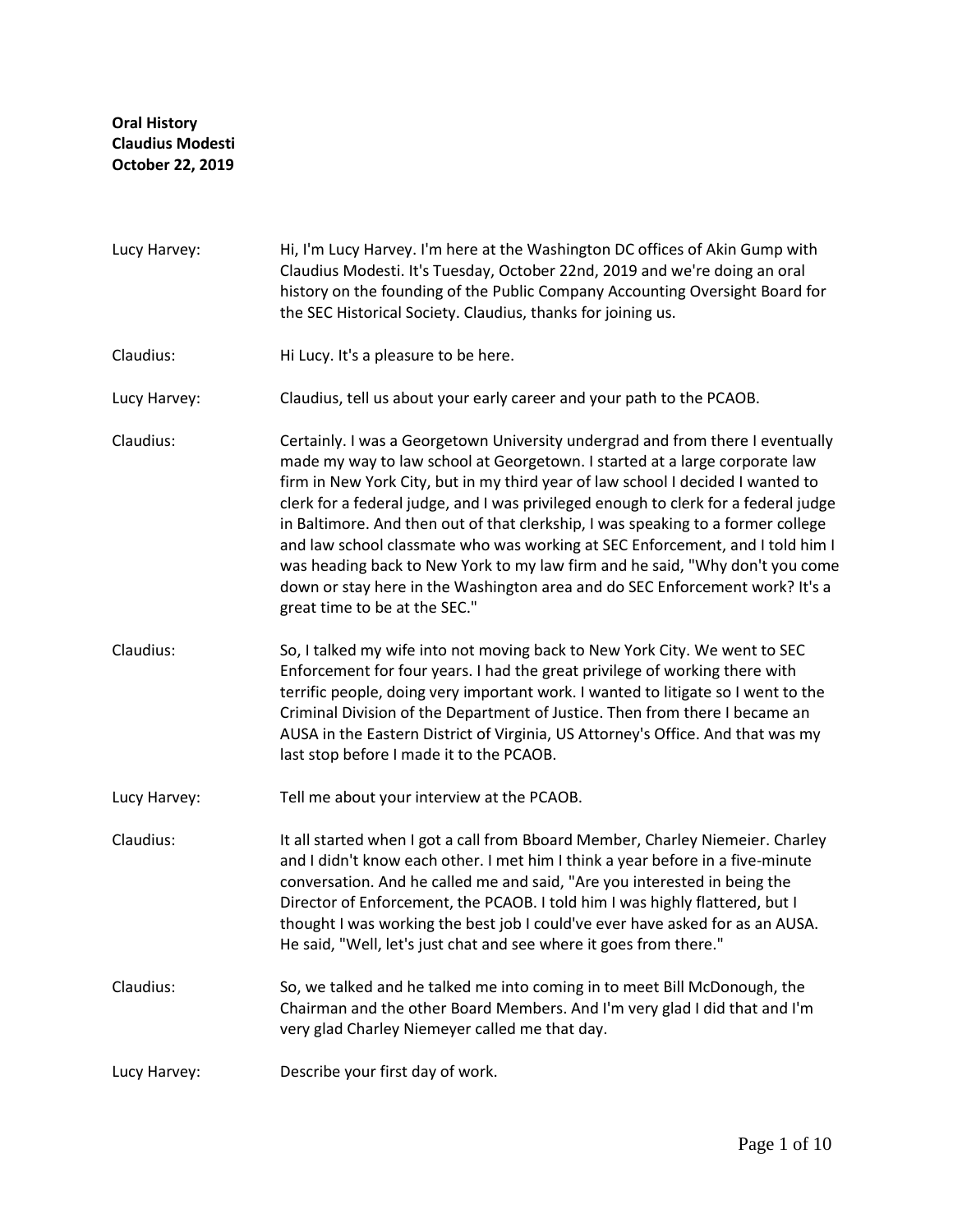| Claudius:    | So, the first day of work, I arrived at the PCAOB here on K Street, at their offices.<br>We had four employees. I had met some of them during my interview process.<br>We didn't have any rules in place. The SEC hadn't approved our rules. We had<br>our own fax machine. That was a good start. And we got to work. And we<br>started figuring out how to build the house. And I felt like the general<br>contractor. I had to find people and processes to make it all come together.                                                                                                                                                                      |
|--------------|----------------------------------------------------------------------------------------------------------------------------------------------------------------------------------------------------------------------------------------------------------------------------------------------------------------------------------------------------------------------------------------------------------------------------------------------------------------------------------------------------------------------------------------------------------------------------------------------------------------------------------------------------------------|
| Claudius:    | We slowly but surely started to do that. We started a tips and complaints<br>process because the Bboard wanted people to have access to our oversight<br>programs. And we started to develop processes for investigations and preparing<br>for litigation and things along those lines.                                                                                                                                                                                                                                                                                                                                                                        |
| Claudius:    | So, it was a very heady time. It was a very exciting time and I think we all felt<br>that if we all rowed in the same direction, the boat would keep moving forward.                                                                                                                                                                                                                                                                                                                                                                                                                                                                                           |
| Lucy Harvey: | You told me a very funny story earlier about getting to your desk and you had<br>just that, a desk.                                                                                                                                                                                                                                                                                                                                                                                                                                                                                                                                                            |
| Claudius:    | Yeah, so on the second day I was there, I had to give a speech at what was then<br>called PCAOB Speaks, something that I believe PLI had sponsored. And the staff<br>had prepared my speech before my arrival. I think I had a couple of hours to<br>review it. They did a terrific job. And there I was in front of maybe 250 people at<br>PLI, under the spotlight, being introduced as the Enforcement Director. So, I<br>gave my speech, I threw in a line from a Bob Dylan song, The Times They Are<br>Changing. I think I said something about if you don't start swimming, you're<br>going to sink like a stone.                                        |
| Claudius:    | And in the course of that speech, I was asked some questions. And one of my<br>former colleagues at the SEC raised his hand and said, "Claudius, what do you<br>think about this Congressional investigation regarding the Audit firm." I had<br>no idea what he was talking about. I immediately deflected the question. I<br>turned it to a subject I knew something about, and I came off that platform at<br>PLI thinking, I've got a lot of work to do to be even better prepared for this job.                                                                                                                                                           |
| Lucy Harvey: | That's pretty good. You are credited with building the enforcement team from<br>its inception. So, who were you looking for? What type of person were you<br>looking to hire and was it difficult to connect people?                                                                                                                                                                                                                                                                                                                                                                                                                                           |
| Claudius:    | So, one reason I took the job was because I wanted the entrepreneurial<br>opportunity to work in the public interest and get the chance to lead people.<br>Initially, I think a lot of people did not think working for the PCAOB was the best<br>opportunity, we were a fledgling regulator with a relatively unknown future<br>about where all this would go. But over time, I attracted the people that could<br>do investigative work because we had to start investigations. And with the help<br>of my initial employees, we started to attract more and more people with<br>strong investigative skills, many of which had come out of SEC Enforcement. |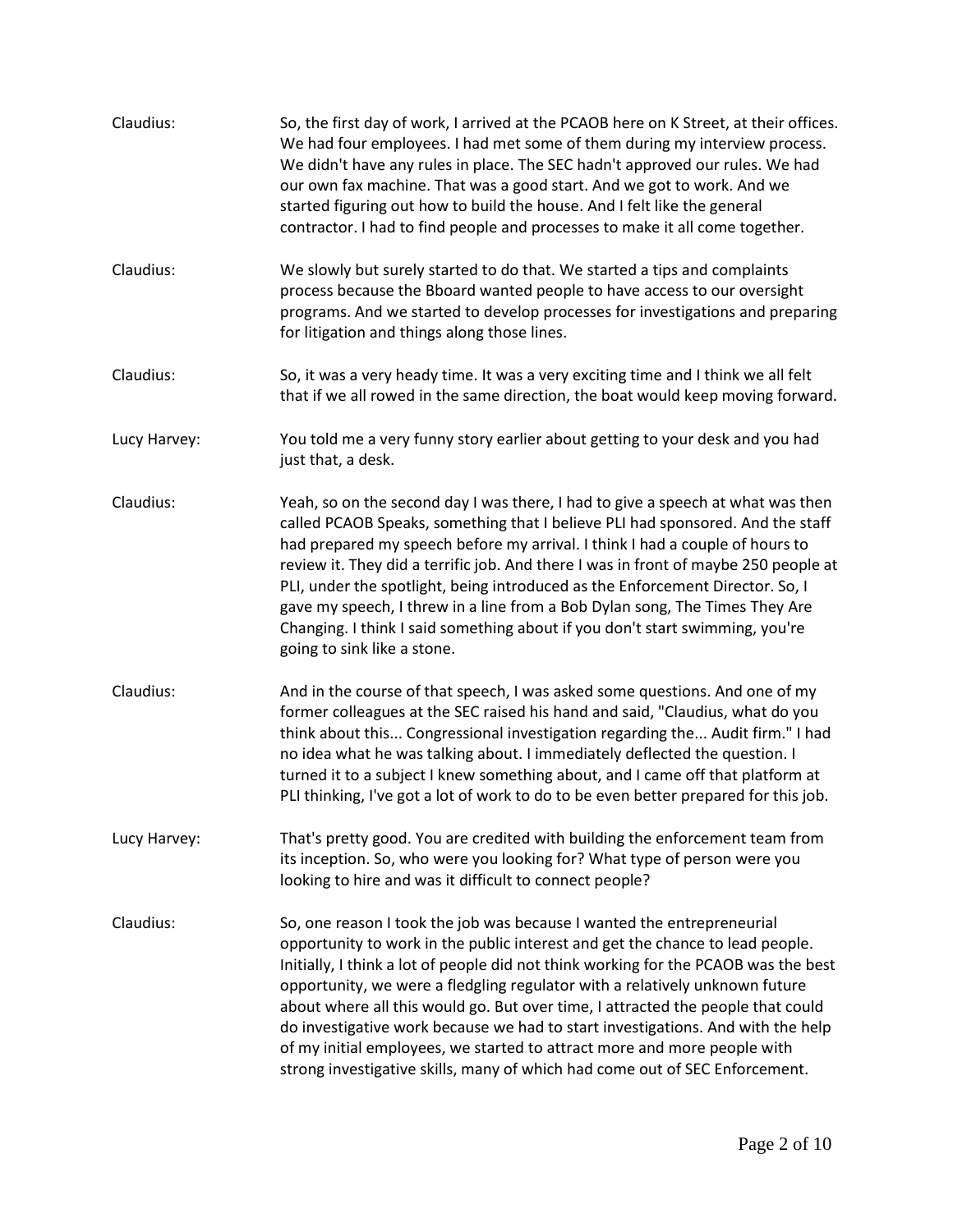| Claudius:    | Later we started to attract people with litigation backgrounds because we had<br>to start litigating cases. So, we tried to be anticipatory about what we needed in<br>terms of the program, but with a lot of help from a lot of terrific people, and we<br>were able to put the program together that way. Accountants and lawyers are<br>not known for their risk taking. I felt the people who came on board at that time<br>were willing to take on professional risks because of the uncertainties about<br>where this organization would go. Would it have a significant place in the<br>regulatory landscape? How would the audit firms react to regulation? How<br>would the rest of the capital markets react to regulation? Could we make it<br>happen? |
|--------------|--------------------------------------------------------------------------------------------------------------------------------------------------------------------------------------------------------------------------------------------------------------------------------------------------------------------------------------------------------------------------------------------------------------------------------------------------------------------------------------------------------------------------------------------------------------------------------------------------------------------------------------------------------------------------------------------------------------------------------------------------------------------|
| Claudius:    | So those are the types of things we had to do. And there was a strong esprit de<br>corps in our organization. We were scrappy. We held together well. We<br>brainstormed a lot. We realized we were all in the same boat and that we<br>needed to work well together. And I think that esprit de corps carried us<br>forward for a long period of time.                                                                                                                                                                                                                                                                                                                                                                                                            |
| Claudius:    | We went so far as to form a softball team. I don't recommend doing that as a<br>new organization because there are a lot of organizations in this town that have<br>excellent softball programs and a lot of stringers on those teams. But we went<br>out there, we invited other divisions within the PCAOB to join us, and we even<br>came up with a name, PCAOB SOX, S-O-X, which we thought was pretty clever<br>given the name of the Act and the name of certain major league baseball teams.                                                                                                                                                                                                                                                                |
| Claudius:    | So, we did things like that to enhance the experience and to build morale. The<br>only regret I have about that softball team is that Chairman Mark Olson came<br>out for one of our games and believe it or not, I managed to strike out in front<br>of Chairman Olson.                                                                                                                                                                                                                                                                                                                                                                                                                                                                                           |
| Lucy Harvey: | Very good. You developed the PCAOB's policies and procedures for identifying<br>matters for investigations and then eventually led more than a hundred<br>investigations in a year. So how did you go about that process for conducting an<br>investigation? Developing that?                                                                                                                                                                                                                                                                                                                                                                                                                                                                                      |
| Claudius:    | First thing we had to figure out is, what should we be considering as a source of<br>an investigation? The Sarbanes-Oxley Act said that we could consider any<br>source. We weren't limited in our sources. So we built a team to do what we<br>called case intake. And it was a team made up of accountants. We had a very<br>experienced accountant who took responsibility for that team. And what they<br>did is they looked at restatements of SEC companies, they looked at other SEC<br>filings, they looked at trends and the change of auditors. There were companies<br>that would migrate from an auditor that was sanctioned by the SEC or the<br>PCAOB to another auditor.                                                                            |
| Claudius:    | We looked at short seller reports, obviously looked at the tips that came in. We<br>got analysis from the Office of Risk Analysis, which is now the Office of<br>Economic and Risk Analysis. And we got other referrals from other agencies. So                                                                                                                                                                                                                                                                                                                                                                                                                                                                                                                    |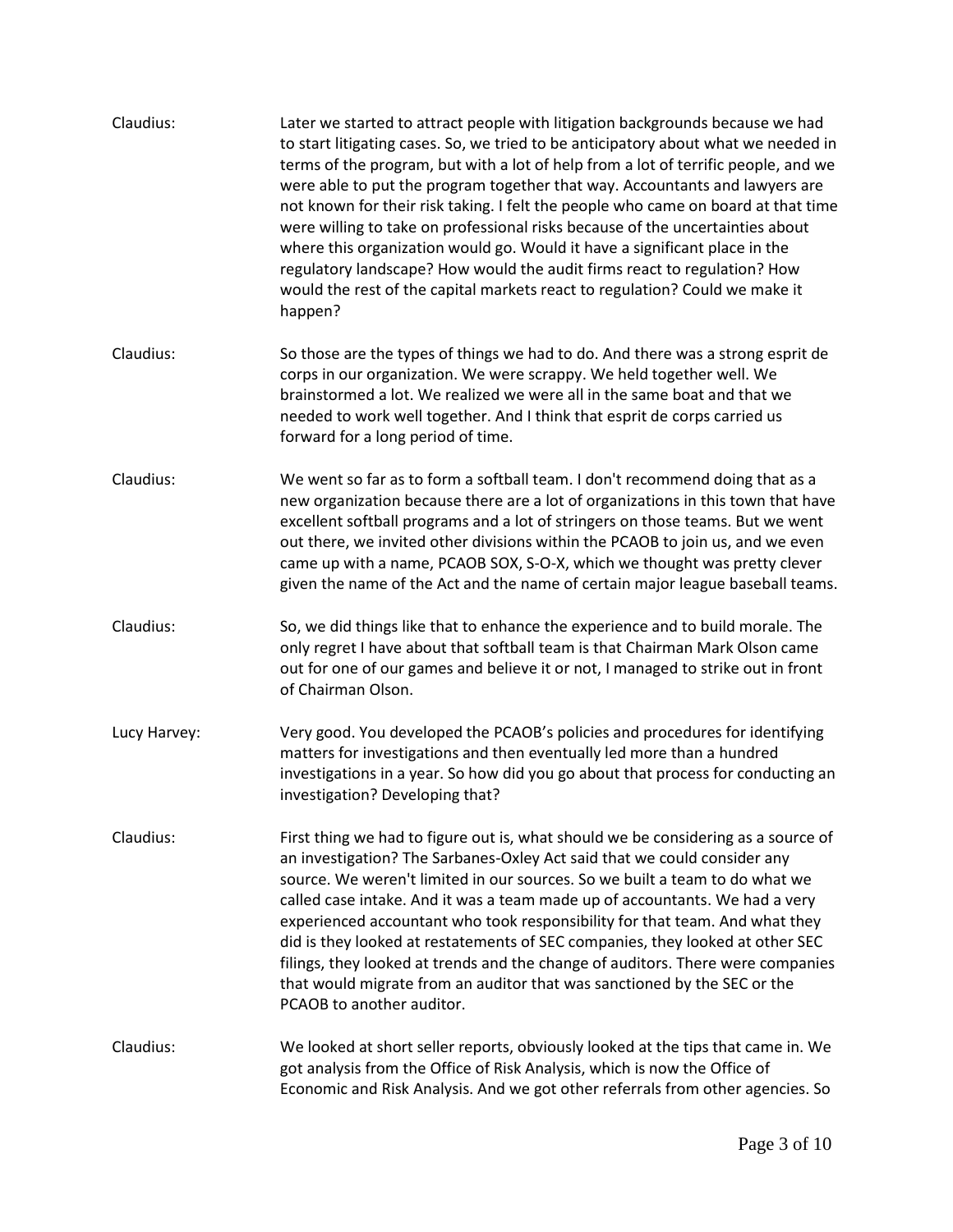we used that process to give us the right inputs so we could decide how to investigate. Claudius: And then there was a question of document demands, how to take effective testimony. And then we developed our version of the Wells process, which was important. Out of fairness, we weren't required to do it, but we decided we would give the other side a lot of detail about why we thought they did something wrong under the Board's standards and a fair and complete opportunity to respond to our preliminary allegations. So that, one, they felt they were being treated fairly, but two, we wanted to refine our thinking about what a good case was. Claudius: And so those are the types of things we did. And then over time we had an extraordinary cooperation policy that the Board issued under Chairman Doty. And that gave people an idea about how they could get credit for voluntarily providing information that they didn't have to provide, self-reporting, remedial acts, things like that, which was very important to that aspect of the enforcement program. Lucy Harvey: So, you really saw it grow over time. Claudius: That was the arc, the benefit of being there as long as I was there was to see that arc, to see that narrative develop over time, and to see the progress and the evolution. Absolutely. Lucy Harvey: How did you manage your external relationships and particularly with the SEC Enforcement division, because you had overlapping areas? Claudius: Correct. So the Congress left that overlapping jurisdiction over the outside auditors and left it to us and the SEC to work out the most effective way to divide up the labor, so to speak, as to how to approach those matters that involve those outside auditors. Because I had come out of SEC Enforcement, I had such a high regard for the SEC Enforcement function and for the people there. And I told my initial staff and all the staff that came after them that I always wanted to make it a top priority, that we worked well in the sandbox with SEC Enforcement and with any counterparts we had, whether they be domestic regulatory counterparts or foreign regulatory counterparts. Claudius: When I was a DOJ prosecutor, I had heard horror stories about regulators who did not work well and coordinate well with other regulators. And even when the leadership had changed over at those regulators, that negative reputation, it still stuck with them. I did not want to leave that legacy behind. And my staff worked very hard day to day working with the SEC Enforcement staff. So we had a lot of coffees, a lot of lunches, a lot of breakfasts, where I talk through with leadership at the SEC across the country, how can we add value to what we need to do to protect investors and improve audit quality? And what's the most effective way that we can share information and coordinate cases?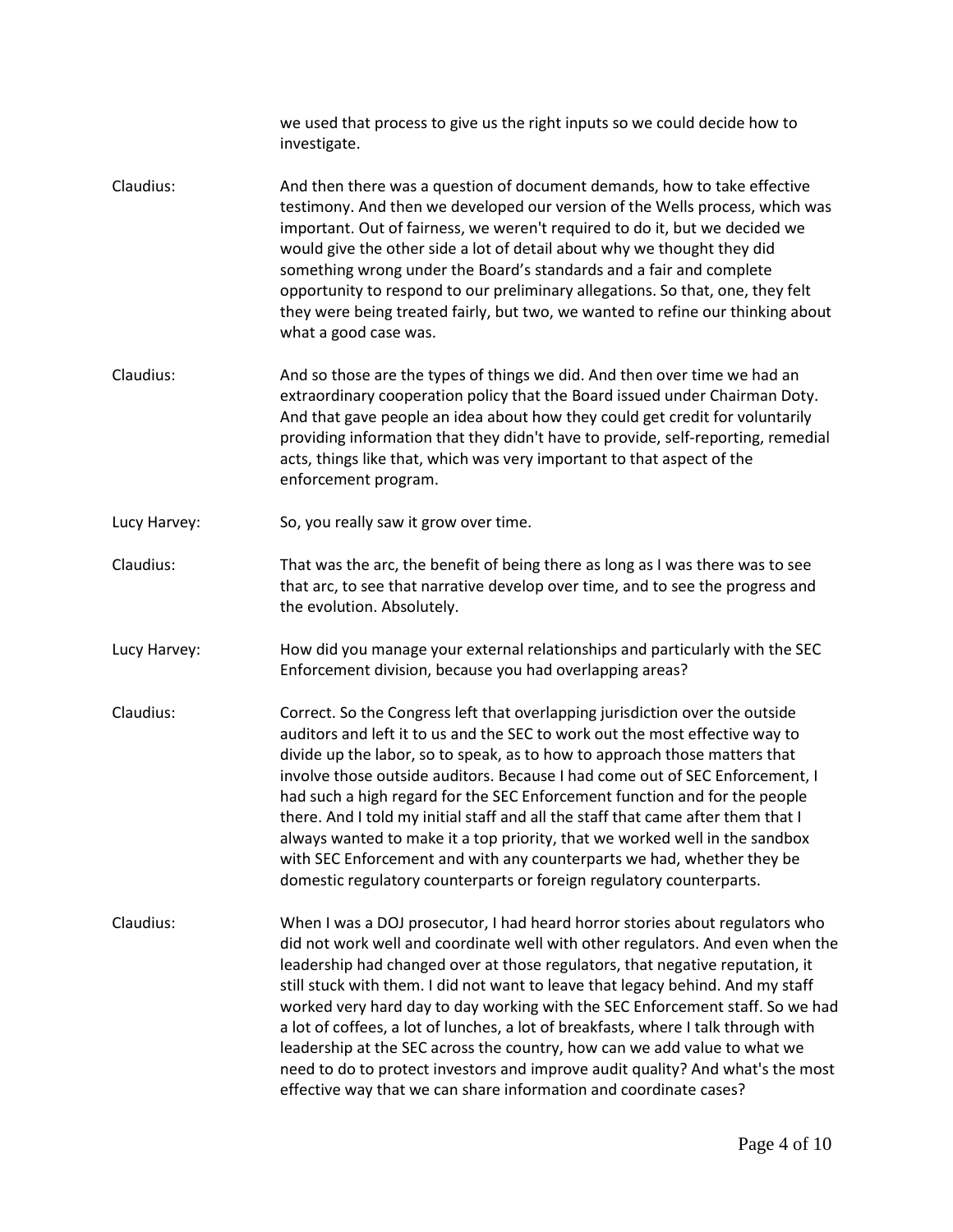| Claudius:    | And over time we had great success because I think with the hard work of my<br>staff, we convinced the SEC staff that we were people that can be trusted in that<br>cooperative process.                                                                                                                                                                                                                                                                                                                                                                                                                                                                                                                                 |
|--------------|--------------------------------------------------------------------------------------------------------------------------------------------------------------------------------------------------------------------------------------------------------------------------------------------------------------------------------------------------------------------------------------------------------------------------------------------------------------------------------------------------------------------------------------------------------------------------------------------------------------------------------------------------------------------------------------------------------------------------|
| Lucy Harvey: | There were definitely times when there was tension with the SEC, wasn't there?                                                                                                                                                                                                                                                                                                                                                                                                                                                                                                                                                                                                                                           |
| Claudius:    | Yeah. And I think the tension was born out of the fact that we were the new<br>regulator. People weren't sure what our position was going to be in this<br>regulatory world. And it was a function in terms of enforcement that the SEC<br>had exclusively had over outside auditors. And so, I imagine there were people<br>at the SEC disappointed about that outcome under Sarbanes-Oxley, that this<br>other regulator had been stood up.                                                                                                                                                                                                                                                                            |
| Claudius:    | And so there was, I would say, a healthy dose of skepticism, about whether we<br>were going to be cooperative, whether we were going to try to get ahead of the<br>SEC, were we going to ambush them by bringing cases without telling them<br>about it. Were we going to embarrass them by bringing cases that we wouldn't<br>tell them about? And so, I think we had overcome that initial dose of skepticism<br>and concern. And I think we did that over time. But at first you felt like you had<br>to prove yourself as being cooperative, that you weren't always going to get the<br>benefit of the doubt. So, it was a process over time of relationship building. But I<br>think it landed in the right place. |
| Lucy Harvey: | Tell me, at what point did you feel like you had your core team in place?                                                                                                                                                                                                                                                                                                                                                                                                                                                                                                                                                                                                                                                |
| Claudius:    | So, as we attracted people with investigative skills, litigation skills, other skills<br>that we needed, including people who understood databases, document<br>productions, I decided that we should build out our leadership team. And we<br>had three deputy directors we hired, Jerry Decker who became our Chief<br>Litigation Counsel, Kyra Armstrong who became Deputy Director as an<br>enforcement attorney, and Ray Ham who was the Deputy Director of<br>enforcement as an accountant.                                                                                                                                                                                                                        |
| Claudius:    | So, we were able to put that team together, which was a very solid and robust<br>team. And then we added to that, we opened eventually a New York office. We<br>wanted to attract talent there. We wanted to build a relationship with SEC<br>Enforcement there, eventually with FINRA there as well. And then as we<br>continued to build out the program, we attracted people like Mark Adler, who's<br>as we speak today, the Acting Director of Enforcement and who became the<br>Deputy Chief Litigation Counsel under Jerry Decker for the time, and eventually<br>took Jerry's place.                                                                                                                             |
| Claudius:    | So, we felt like we had very experienced people who were public interest<br>minded and very devoted and committed and hardworking for the purposes of<br>the PCAOB mission.                                                                                                                                                                                                                                                                                                                                                                                                                                                                                                                                              |
| Lucy Harvey: | How do you think the profession viewed you and interacted with you?                                                                                                                                                                                                                                                                                                                                                                                                                                                                                                                                                                                                                                                      |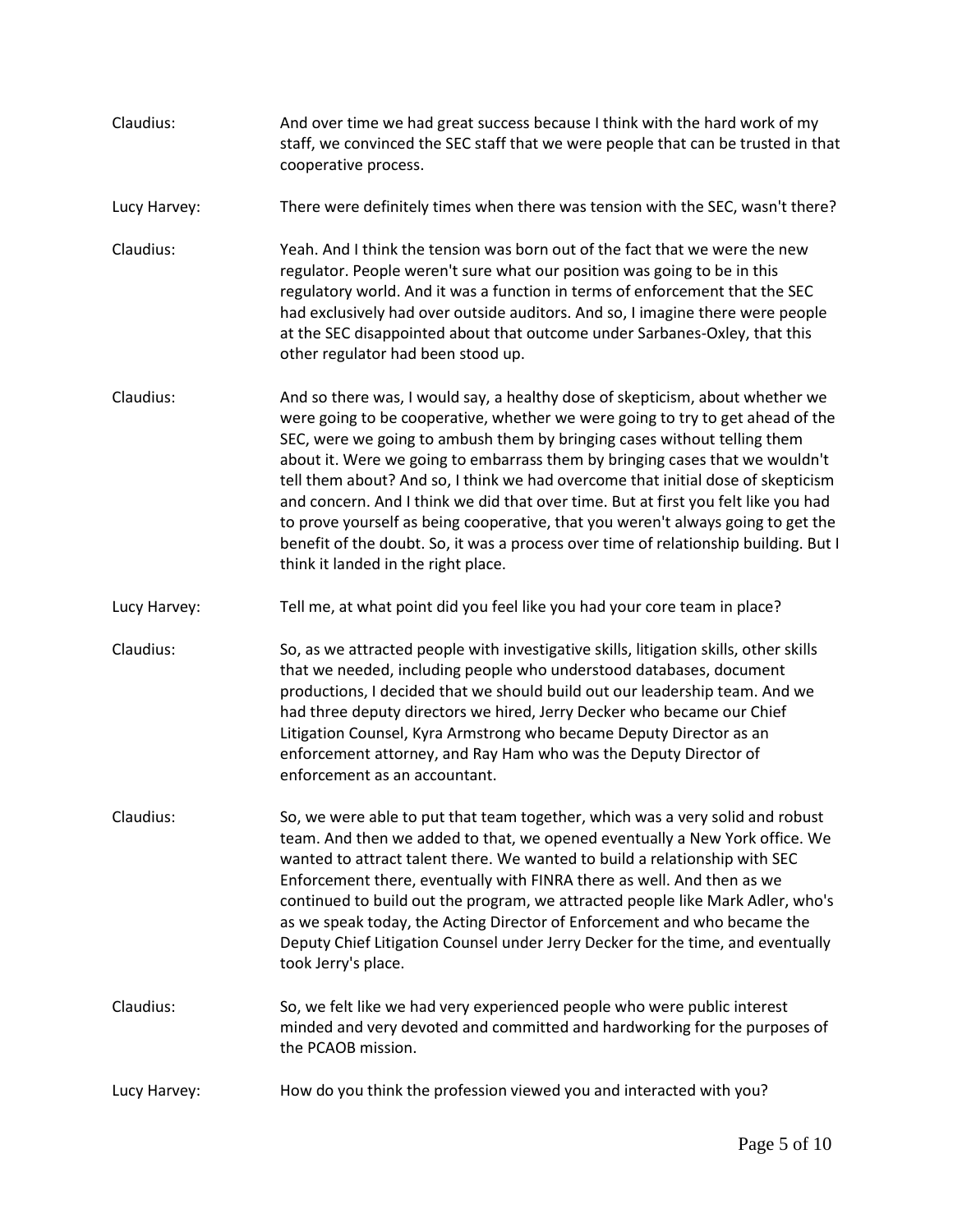| Claudius:    | When I first got there, I was expecting there to be a lot of resistance, because I<br>don't think anyone who works in the private sector is particularly pleased about<br>regulations. There're certain amounts of regulation that we accept for the good<br>of society and the good of the markets, but I don't think anyone wished this<br>development upon themselves if you're in the accounting industry. But I was<br>surprised that the interactions I had with, especially with the larger firms, I<br>thought they were very reasonable in their concerns and the points they raised.<br>I remember meeting with each of the general counsels of the large firms and<br>surprisingly, or maybe not surprisingly, I should say, they all had a consistent list<br>of concerns they wanted to raise with me in terms of our processes and policies.<br>You would expect that we did disagree on many points, but there were some<br>points we agreed on. They asked me if we could provide prompt notice to<br>people when we closed an investigation, bring finality to the situation in a<br>fairness to them. And we agreed that was a sound policy and the Board was<br>okay with that. |
|--------------|----------------------------------------------------------------------------------------------------------------------------------------------------------------------------------------------------------------------------------------------------------------------------------------------------------------------------------------------------------------------------------------------------------------------------------------------------------------------------------------------------------------------------------------------------------------------------------------------------------------------------------------------------------------------------------------------------------------------------------------------------------------------------------------------------------------------------------------------------------------------------------------------------------------------------------------------------------------------------------------------------------------------------------------------------------------------------------------------------------------------------------------------------------------------------------------------------|
| Claudius:    | And so, I felt like that give and take was a healthy amount of give and take. We<br>knew we had to maintain an independent perspective as the regulator, but I do<br>think when you regulate people, you need to have that give and take to make<br>sure you're considering other people's perspectives as you go about your job of<br>overseeing an industry. And I felt like we accomplished that through some of<br>those communications.                                                                                                                                                                                                                                                                                                                                                                                                                                                                                                                                                                                                                                                                                                                                                       |
| Lucy Harvey: | The first million-dollar penalty came on December 10th, 2007. Deloitte was<br>sanctioned with a disciplinary order and Treasure and Risk magazine's headline<br>was, the PCAOB Seems to Have Teeth. So, tell me about that first case and the<br>reaction to it.                                                                                                                                                                                                                                                                                                                                                                                                                                                                                                                                                                                                                                                                                                                                                                                                                                                                                                                                   |
| Claudius:    | So that was our first case where we disciplined a large accounting firm. And it<br>was a situation where the firm was aware of the quality, the poor quality of<br>work being done by the audit partner on that audit. Eventually, another auditor<br>took over the audit from the firm and the company had to go through a pretty<br>significant restatement, and if I remember correctly. And as we were<br>investigating and we discovered information to suggest that the firm was on<br>notice, that this partner probably should not continue auditing public<br>companies, but they didn't reassign him promptly. And we decided, and the<br>Board agreed that that was an appropriate situation where the firms should be<br>held accountable to send a deterrent message to firms that as they become<br>aware of personnel who aren't making the grade in terms of audit quality, that<br>they need to protect the audit and protect investors by making the right<br>decision.                                                                                                                                                                                                          |
| Claudius:    | So, we brought that case for that message purpose. We also brought a case<br>against the engagement partner because individual accountability is equally,<br>and in many cases even more important for purposes of investor protection,<br>improving audit quality. But that was certainly a significant milestone for us<br>because I think people expected that that was the type of case the SEC would<br>do. And that now that we were doing that type of case as to a large audit firm,                                                                                                                                                                                                                                                                                                                                                                                                                                                                                                                                                                                                                                                                                                       |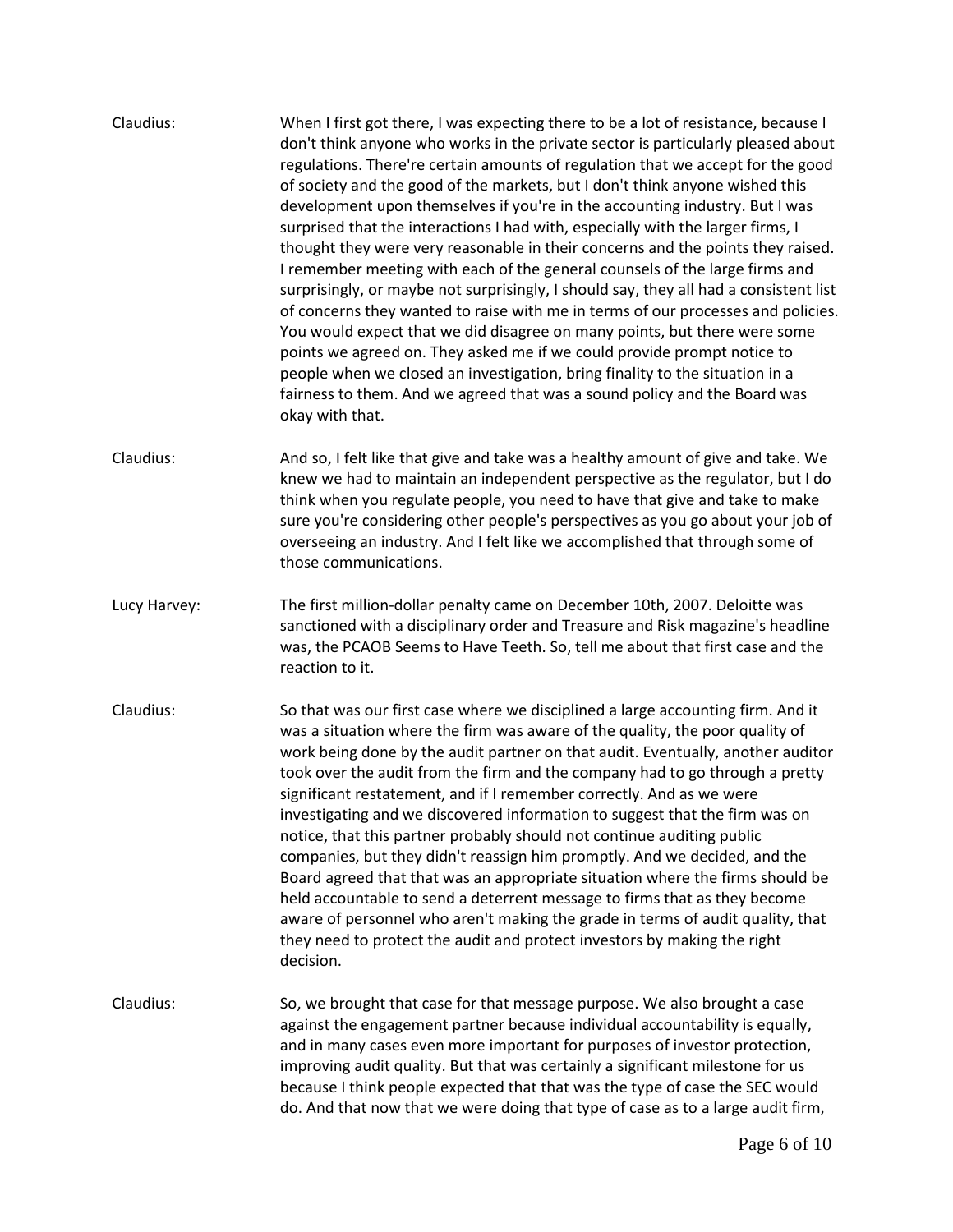in some ways, we had arrived in terms of our enforcement function. And my staff did a terrific job on the case.

Lucy Harvey: How closely did you work with the other divisions and particularly inspection?

Claudius: One thing we prided ourselves in, and again I have to give the credit to my staff, is we wanted everyone in the building, particularly the Board, but the other divisions to know that we wanted to work well with them and coordinate well with them, help them do their jobs well and ask for their help to help us do our jobs well. Inspections, being the largest of the divisions with the most significant oversight function at the Bboard, was critical in that type of mix. And so it was George Diacont at the time, I worked with him and his staff to come up with a process with my staff where we could identify the appropriate referrals that would come out of inspection findings, that they thought and ultimately we thought were significantly deficient and significantly serious so that it deserved enforcement scrutiny. So, we developed that process. Over time it evolved, but it became a very robust and significant process for our purposes.

Claudius: We also knew that vis-a-vis enforcement, we had a comparative advantage on identifying certain audit failures through the inspections process, and we wanted to make sure whatever signals were coming out of that inspections process indicating where some of the emerging areas of higher deficiency were, that we were on top of that. And I think over time, that worked really well.

Claudius: We also work with the International Affairs office closely on negotiating with our counterparts. And I think we can talk about that a little bit later but. We tried to integrate ourselves into all the functions of the Board so that we could work well together.

Lucy Harvey: So, you had a pipeline of information?

Claudius: That's right. That's right. So, we had a flow of information that came out of the inspections process that we could assess and use to determine whether we should open an investigation. We tried to use the data coming out of that process to corroborate the other things we knew about where there were emerging issues of risk.

Lucy Harvey: Let's move to international. Tell me the challenges you had with foreign enforcement actions.

Claudius: So, the first challenge is, if you open a case on a foreign auditor, is will they provide work papers? Will they cooperate? And most of the time the foreign auditors understood their obligations under the Sarbanes Oxley Act. If they are registered with us, they had to cooperate. But that didn't mean you didn't have to overcome privacy issues, data protection issues. If we had an agreement with our foreign counterpart to coordinate our investigations, we wanted to honor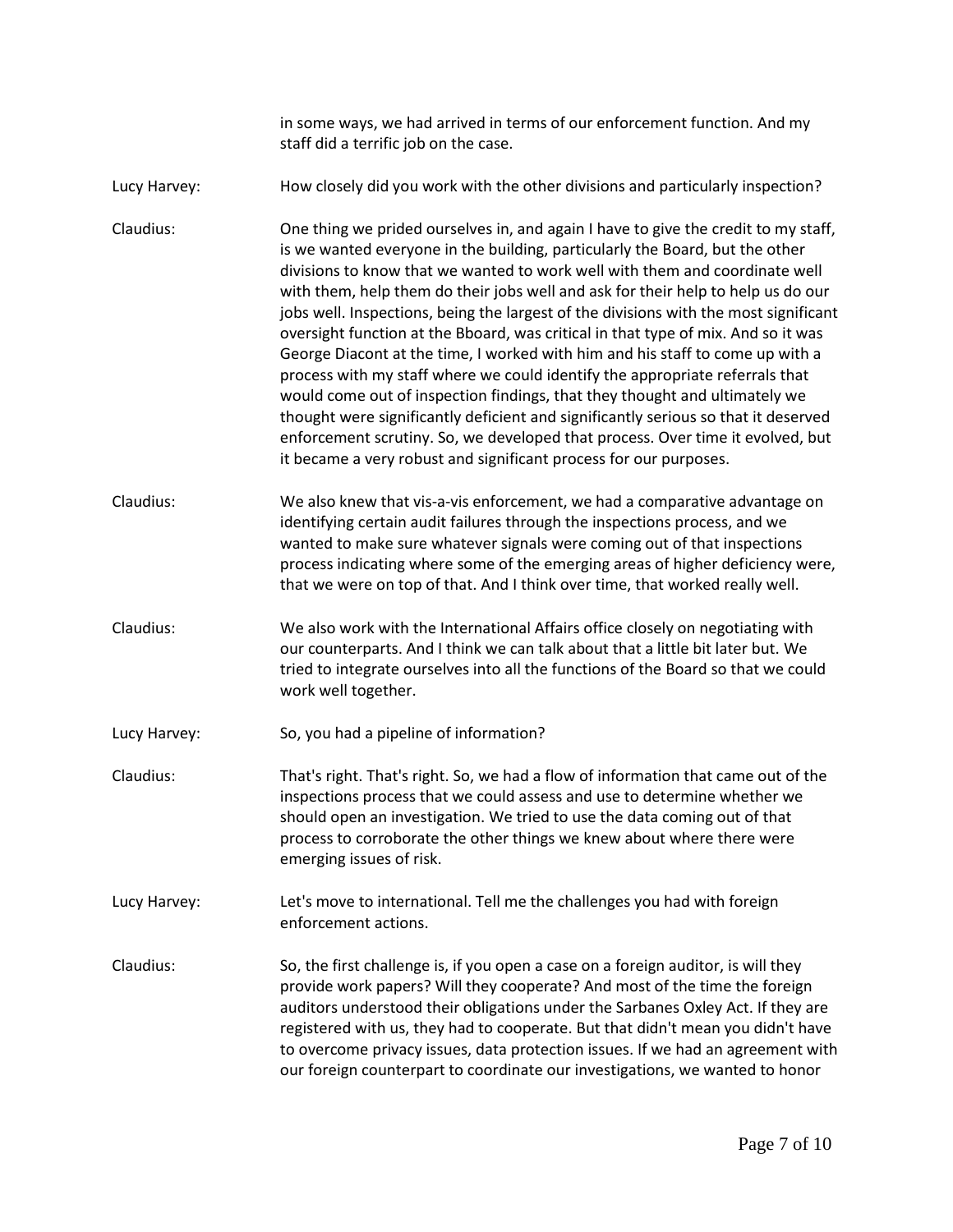|              | that and work well with our foreign counterparts. So that was a process that<br>had to be baked into our investigative timeline and so we would do that.                                                                                                                                                                                                                                                                                                                                                                                                                                                                                                                                                                                                                                                                                                                                             |
|--------------|------------------------------------------------------------------------------------------------------------------------------------------------------------------------------------------------------------------------------------------------------------------------------------------------------------------------------------------------------------------------------------------------------------------------------------------------------------------------------------------------------------------------------------------------------------------------------------------------------------------------------------------------------------------------------------------------------------------------------------------------------------------------------------------------------------------------------------------------------------------------------------------------------|
| Claudius:    | And then if you want to talk to people abroad, usually you had to go abroad.<br>And so, my staff was willing to go to all corners of the earth to take testimony. I<br>don't believe they ever went anywhere that was a risk to them because we<br>wanted to look out for their welfare. But there were long hours, difficult travel.<br>Eventually we had an investigation involving a large firm's India Firms in the<br>Satyam matter, and my staff had to go there and take testimony over several<br>weeks.                                                                                                                                                                                                                                                                                                                                                                                     |
| Claudius:    | We eventually brought that case, which I believe was our first significant foreign<br>audit case. We brought a case in parallel with the SEC. The SEC used the<br>information that we developed to bring their case. So, it was opportunity for<br>very strong coordination and cooperation, and I think it was an important<br>message case in terms of our role among foreign auditors and audit quality.                                                                                                                                                                                                                                                                                                                                                                                                                                                                                          |
| Claudius:    | And then over time we had to engage with China. That issue came up. And I and<br>members of my staff, the International Affairs office, we negotiated the<br>memorandum understanding under Chairman Doty's leadership with the<br>Chinese authorities. And then we had the going forward effort to try to<br>implement that agreement. And so that was a work in progress. And I think I'll<br>probably leave it at there. I know that's still an issue for both the SEC and the<br>PCAOB as we speak, and I think that's probably as far as I'll go with that. But<br>those are the types of things we were engaged in.                                                                                                                                                                                                                                                                            |
| Lucy Harvey: | Tell me, when did you feel that your division, which had grown from just a<br>handful of people had reached maturity?                                                                                                                                                                                                                                                                                                                                                                                                                                                                                                                                                                                                                                                                                                                                                                                |
| Claudius:    | Always a hard question to answer, so you tend to use case milestones to figure<br>out whether you feel like all of your hard work has paid off in terms of what you<br>were designed to achieve in terms of investor protection and improving audit<br>quality. I would say that we came to our maturity when we brought the large<br>firm affiliate in Brazil case. It started as an inspection referral. As it turns out,<br>they were obstructing the inspection process by giving them false documents.                                                                                                                                                                                                                                                                                                                                                                                          |
| Claudius:    | And then we came in investigatively, they gave us false documents. And then<br>my staff figured it out by looking at metadata and comparing documents, that<br>the documents did seem to be the same. And we started picking at it and<br>speaking to people at the firm. And then a cooperator came in and<br>acknowledged that that what was going on. We had already identified the issue<br>and we got the cooperation that was very helpful. And he even supplied audio<br>tapes of the conversation he was having with one of the assurance partners and<br>the assurance partner was telling him to take care of things on his computer,<br>not to talk about it, and I gave a speech after the case was brought. I gave a<br>speech at the AICPA where I read word for word in an English translation what<br>was said on that audio recording. It was an iPhone recording. And you could've |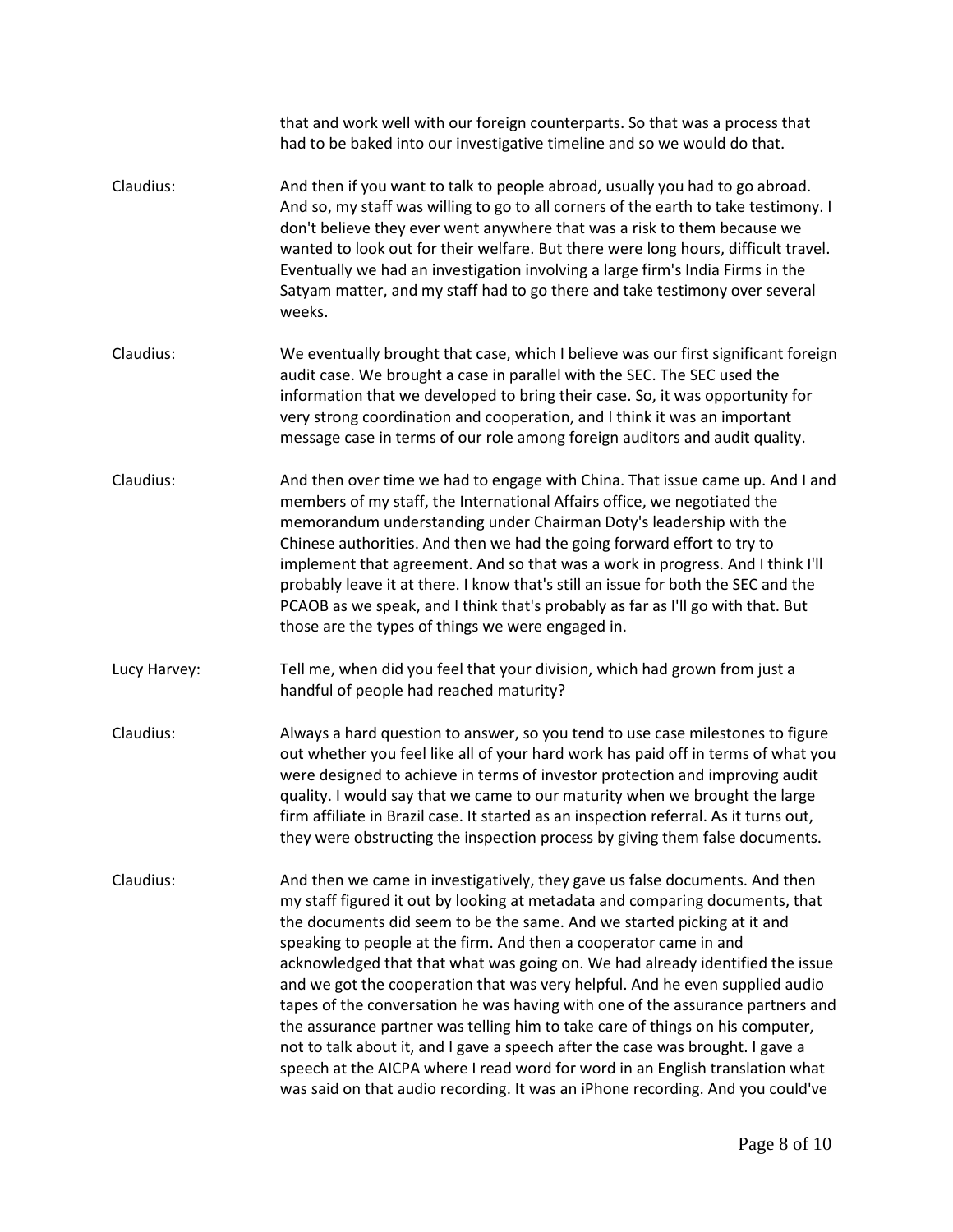|              | heard a pin drop at the AICPA because I don't think people fully realized what<br>type of shenanigans had been going on and how troublesome this behavior was.                                                                                                                                                                                                                                                                                                                                                                                                                                                                                                                                                                                                                                                                                                                                                                                                                                                                 |
|--------------|--------------------------------------------------------------------------------------------------------------------------------------------------------------------------------------------------------------------------------------------------------------------------------------------------------------------------------------------------------------------------------------------------------------------------------------------------------------------------------------------------------------------------------------------------------------------------------------------------------------------------------------------------------------------------------------------------------------------------------------------------------------------------------------------------------------------------------------------------------------------------------------------------------------------------------------------------------------------------------------------------------------------------------|
| Claudius:    | So I felt that given the risks we took in going into these cases abroad with all of<br>the dimensions and challenges we had talked about, and the hard gumshoe<br>work that we did to determine that the documents had been improperly<br>altered, and to bring the type of case we brought. So it's the most significant<br>fine against a firm and I think sanctioning 14 people, including the former<br>chairman and CEO of the firm, in that sense it was very monumental for the<br>program and for the Board's interest in improving audit quality, holding people<br>accountable and ultimately establishing the right deterrent message.                                                                                                                                                                                                                                                                                                                                                                              |
| Lucy Harvey: | You served as the, I think, Vice Chairman of the enforcement working group of<br>IFIAR, which of course is the International Forum of Independent Audit<br>Regulators. So, tell me about that collaboration. Was that useful?                                                                                                                                                                                                                                                                                                                                                                                                                                                                                                                                                                                                                                                                                                                                                                                                  |
| Claudius:    | Absolutely. And it was one of my highest pleasures to work with my foreign<br>counterparts. So, we had formulated an idea to form this enforcement working<br>group in the context of IFIAR. And our Japanese counterparts were very<br>interested in leading that and we were very interested in supporting them in<br>that leadership. And we together combined with our other colleagues across the<br>IFIAR membership to form this group.                                                                                                                                                                                                                                                                                                                                                                                                                                                                                                                                                                                 |
| Claudius:    | And over time, we held workshops where we did training of the enforcement<br>function, shared ideas about what an effective enforcement function looks like,<br>deal with issues of technology, things along those lines. And I think that<br>relationship building we did and the confidence building we got out of that<br>relationship building, was critical for us moving forward in our respective<br>enforcement regimes. We in the United States in particular, had cases that were<br>reaching into these different countries and it was important to have the right<br>relationships with those counterparts so that they trusted what we were doing.<br>Even though we had that extra territorial jurisdiction, it was important to have<br>that trust and confidence in the people that were performing the function. So I<br>consider that another high point of the enforcement division's efforts because it<br>gave us an opportunity to demonstrate again our cooperative approach in a<br>different setting. |
| Lucy Harvey: | What are some of the changes that you saw over your 14 years in kind of the<br>nefarious activities that were underlying your investigation?                                                                                                                                                                                                                                                                                                                                                                                                                                                                                                                                                                                                                                                                                                                                                                                                                                                                                   |
| Claudius:    | So, from the very beginning, we were looking at significant audit failures,<br>independence matters, non-cooperation with inspections and enforcement. But<br>I think the thing that surprised a lot of us was the prevalence of improper<br>document alteration. We started to bring cases against individual partners at<br>large audit firms for improperly altering documents ahead of inspections or<br>connection with inspections. But then we started experiencing firm-wide<br>behavior such as in Brazil. And we are just surprised how far that went.                                                                                                                                                                                                                                                                                                                                                                                                                                                               |